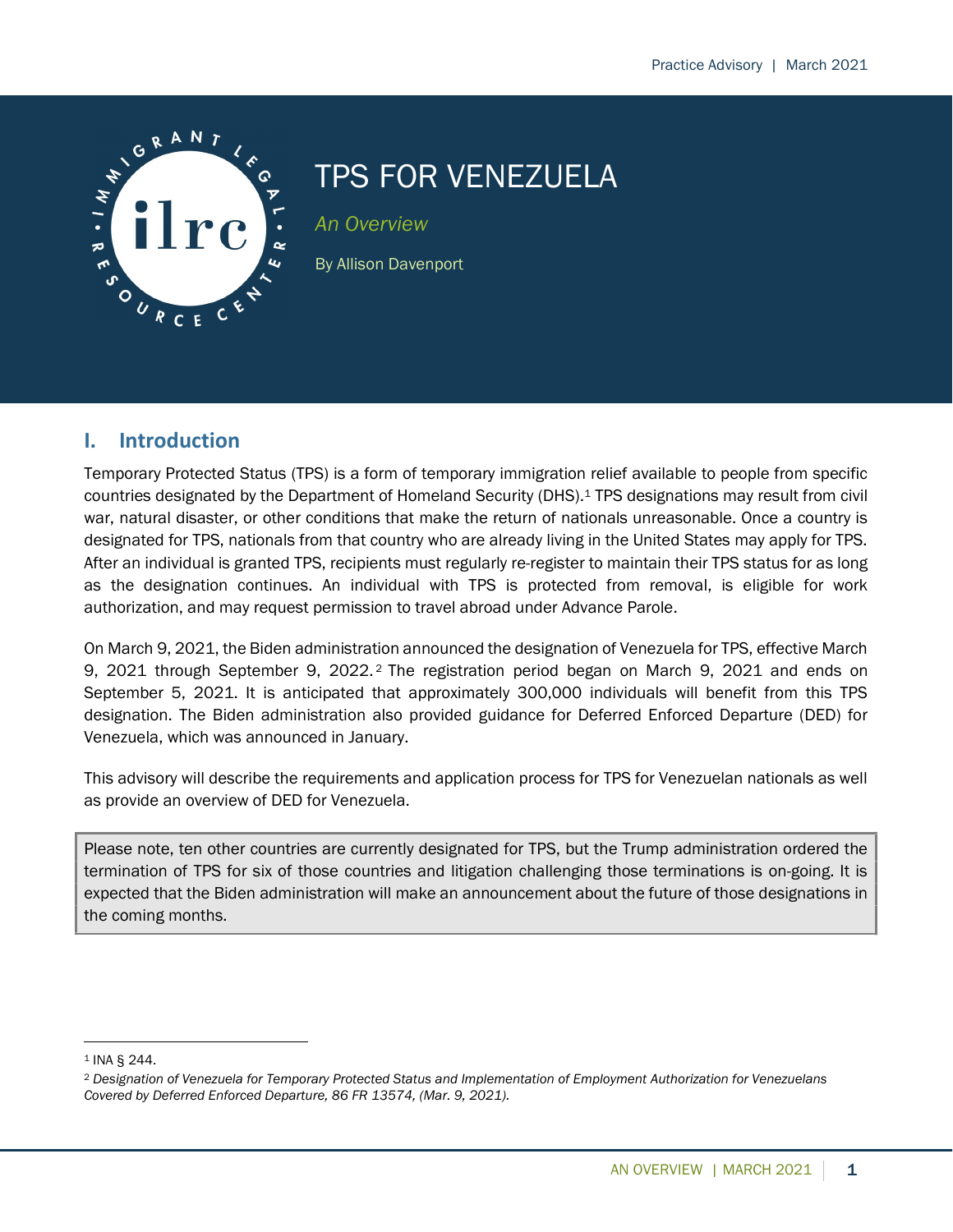## II. The Requirements to Apply for TPS for Venezuela

Requirements to apply for Venezuela TPS are as follows:

- 1) Be a national of Venezuela (or a noncitizen without a nationality who last habitually resided in Venezuela);
- 2) Have continuously resided in the United States since March 8, 2021; and
- 3) Have been continuously physically present in the United States since March 9, 2021.

Generally, a TPS applicant must show they are admissible. However, the specific grounds and bars to TPS differ somewhat from those of other immigration programs.3 For example, public charge does not apply. Other grounds of inadmissibility may be waived through a waiver based on humanitarian reasons, to ensure family unity, or if otherwise in the public interest.4 But an individual, even if they meet the above requirements, will be ineligible for TPS if any of the following apply:

- Have been convicted of any felony or two or more misdemeanors committed in the United States;
- Are found inadmissible under applicable grounds in INA section 212(a), including non-waivable criminal and security-related grounds; or
- Are subject to any of the mandatory bars to asylum. These include, but are not limited to, participating in the persecution of another individual or engaging in or inciting terrorist activity.<sup>5</sup>

Each applicant must be individually eligible for TPS as there is no option to qualify as a derivative.

The 180-day registration period for Venezuelan TPS is March 9, 2021 until September 5, 2021. Once the initial registration period closes, the only way to register is by qualifying for late initial registration, which has stricter requirements.<sup>6</sup>

## III. The Application Process for TPS for Venezuela

Eligible individuals can file an application for TPS on Form I-821 along with an application for an employment authorization document (EAD) on Form I-765.7 The EAD category for TPS is (a)(12). In addition to completed Forms I-821 and I-765, applicants must include the following documents with their initial TPS application packet:

1) Proof of Venezuelan nationality (passport, birth certificate and form of photo ID, or other government issued identification such as driver's license, voter registration card, etc.) or secondary evidence and proof of inability to secure such documents;

<sup>3</sup> See 8 CFR § 244.3.

<sup>4</sup> INA § 244 (c)(2)(A).

<sup>5</sup> INA § 244(c)(2)(B).

<sup>6</sup> See USCIS guidance under the "Filing Late" tab here: https://www.uscis.gov/humanitarian/temporary-protected-

status#:~:text=USCIS%20may%20accept%20a%20late,with%20your%20re%2Dregistration%20application.

<sup>7</sup> Forms I-821 and I-765 are available for free from the USCIS website, at https://www.uscis.gov/i-821 and https://www.uscis.gov/i-765, respectively. Always make sure you are using the most current edition of the form.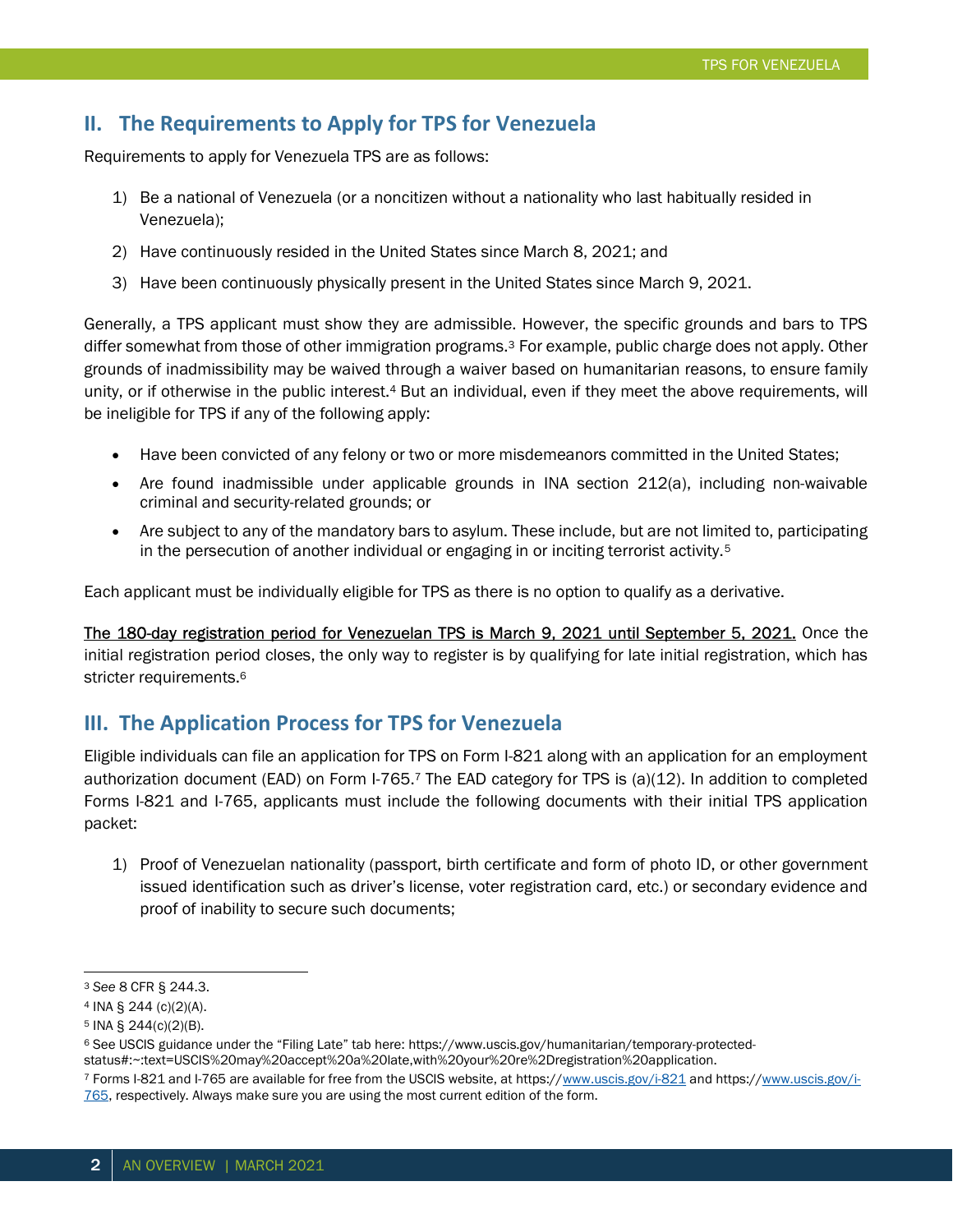- 2) Proof of date of entry into the United States (passport, visa, and I-94 card or proof of presence in the United States after unlawful entry, see below);
- 3) Proof of continuous residence in the United States since March 8, 2021 and physical presence since March 9, 2021. Documents with the name of the applicant and date that indicate presence in the United States are acceptable, including pay stubs, medical records, educational records, bills, banks statements, etc.;
- 4) 2 passport-style photos;
- 5) Application fee<sup>8</sup> or request for a fee waiver on Form  $I-912$ <sup>9</sup> with supporting evidence;
- 6) If applicable, Form I-60110 and supporting evidence to waive any relevant grounds of inadmissibility; and
- 7) If applicable, certified court dispositions from any criminal case.

Applications for TPS for Venezuela are processed at specific USCIS processing centers and applicants should verify the correct address for sending the TPS application packet based on their place of residence.11 A denial of TPS may be appealed to USCIS's Administrative Appeals Office.12 An Immigration Judge (IJ) may review the denial of TPS by the AAO, and in limited circumstances an IJ can be the initial adjudicator of TPS, such as when a Notice to Appear has been issued where a TPS application was pending with USCIS.<sup>13</sup>

## IV. Denials and Approvals for TPS for Venezuela

### A. Denials

As stated, applicants who have their TPS application denied can appeal that decision to the Administrative Appeals Office (AAO) by filing Form I-290B. Applicants also have the option to re-apply if they are able to correct any deficiencies in the initial application and it is still within the registration period. A TPS denial can be reviewed de novo by an immigration judge for individuals who are placed in removal proceedings.

#### B. Approvals

Applicants approved for TPS will be sent a notice of approval and, if they filed Form I-765, a work permit valid until September 9, 2022. If TPS was granted by an IJ, the recipient can apply for an EAD by filing Form I-765 with USCIS and attaching the judge's order. Once the individual has a valid work permit, they can seek a Social Security Number as well as a driver's license or state identification in accordance with state law. TPS recipients should keep USCIS updated about their address in order to receive any relevant notices and documents by filing a Form AR-11 and doing an online change of address at: https://egov.uscis.gov/coa/displayCOAForm.do. Because TPS for Venezuela is only valid for an 18-month period, it is important that TPS recipients remain

https://www.uscis.gov/humanitarian/temporary-protected-status/temporary-protected-status-designated-country-venezuela. <sup>12</sup> 8 CFR §§ 244.10, 1244.10.

<sup>8</sup> For current fees, please check the USCIS website: https://www.uscis.gov/forms/filing-fees.

<sup>9</sup> Form I-912 and form instructions available at https://www.uscis.gov/i-912.

<sup>10</sup> Available at https://www.uscis.gov/i-601.

<sup>11</sup> See "Temporary Protected Status Designated Country: Venezuela" on USCIS website:

<sup>13</sup> 8 CFR §§ 244.18(b), 1244.18(b), 1244.7(d).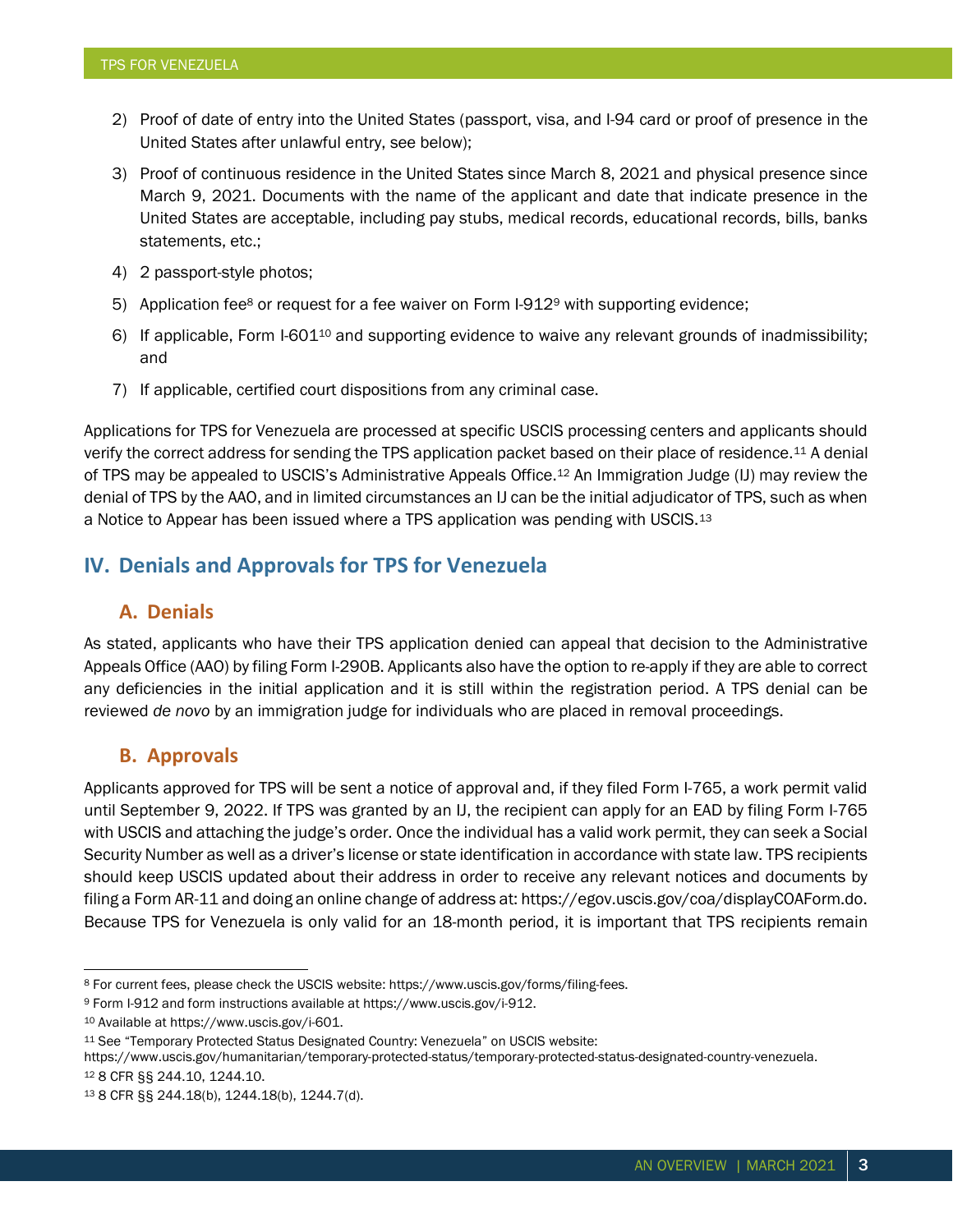informed about the re-authorization of TPS, which is announced at least 60 days prior to the expiration date of the current designation.

NOTE: A grant of TPS "stops the clock" for the one-year filing rule for asylum applications. This means that if one year has not already passed since a TPS applicant's arrival in the United States, the grant of TPS will stop the clock from running.<sup>14</sup>

## V. DED for Venezuela

Deferred Enforced Departure (DED) is a form of protection available to nationals of certain countries as designated by the President pursuant to their foreign relations authority. It is not an immigration benefit but rather a stay of removal that prevents the removal of certain nationals of designated countries and can provide work authorization. DED was authorized for Venezuela on January 19, 2021 and an official announcement and guidance was provided on March 9, 2021.<sup>15</sup> DED applies to eligible Venezuelan nationals (or stateless persons who last habitually resided in Venezuela) who have continuously resided in the United States since January 20, 2021. There are limitations to eligibility, including individuals who:

- Have voluntarily returned to Venezuela or their country of last habitual residence;
- Are inadmissible under INA section  $212(a)(3)$  (8 U.S.C.  $1182(a)(3)$ ) or removable under INA section 237(a)(4) (8 U.S.C. 1227(a)(4));
- Have been convicted of any felony or two or more misdemeanors or meet the criteria in INA section 208(b)(2)(A) (8 U.S.C. 1158(b)(2)(A));
- Were deported, excluded, or removed before January 20, 2021;
- Are subject to extradition;
- The Secretary of Homeland Security has determined their presence is not in the interest of the United States or presents a danger to public safety; or
- The Secretary of State has reasonable grounds to believe their presence would have potentially serious adverse foreign policy consequences for the United States.<sup>16</sup>

DED for Venezuela will remain in effect until July 20, 2022, unless it is extended by the President. There is no affirmative application process for DED but those who are eligible can apply for work authorization by filing Form I-765 under category (a)(11) along with the filing fee (or a fee waiver request on Form I-912 and supporting documents) and evidence of Venezuelan nationality and proof of continuous residence since and physical presence as of January 20, 2021 (see above discussion of the TPS application process for descriptions of acceptable documents to prove nationality and physical presence).

<sup>14</sup> See 8 CFR § 208.4(a)(5)(iv).

<sup>15</sup> Designation of Venezuela for Temporary Protected Status and Implementation of Employment Authorization for Venezuelans Covered by Deferred Enforced Departure, 86 FR 13574, (Mar. 9, 2021).

<sup>16</sup> DED Granted Country: Venezuela, USCIS, available at: www.uscis.gov/humanitarian/deferred-enforced-departure/ded-grantedcountry-venezuela.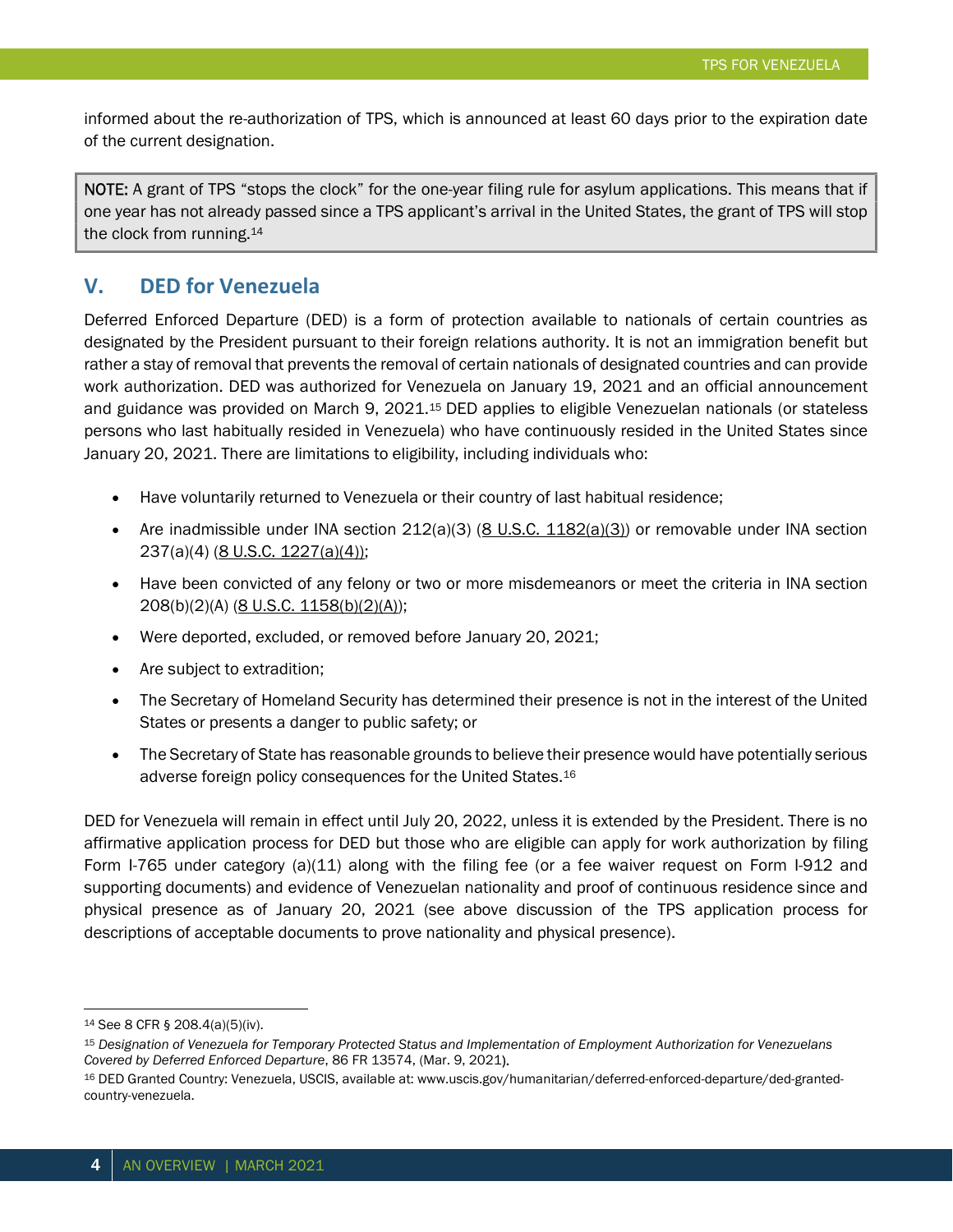Many Venezuelan nationals may be eligible or both TPS and DED. However, it is important to note that TPS is a greater form of protection than DED, as it provides a legal status and is supported by a statute, regulation and caselaw. DED is an administrative stay of removal, not a specific status, that is ordered by the President.

## VI. Other Considerations

TPS for Venezuela provides an important opportunity for many people to gain stability and protection. However, it is important to think strategically about the options and goals of each TPS holder and to consider longerterm opportunities and benefits.

- $\checkmark$  TPS recipients with current TPS protection can apply for permission to travel abroad on Advance Parole but should be careful not to remain outside the United States beyond the approval date of their Advance Parole document and the validity period of their TPS. Given the COVID-19 pandemic, those who plan to travel should consider relevant travel restrictions, take precautions to stay healthy while abroad, and allow for additional time to return to the United States in case they encounter travel difficulties. If a TPS recipient has a pending asylum application or plans to file an application for asylum, they should avoid travel to their home country which could undermine their asylum claim.
- $\checkmark$  TPS beneficiaries should consult an expert about other legal options that provide a more permanent status. It is permissible to apply for another form of status while having TPS and it is a good idea to start those application processes while still protected by TPS. Community members can find a free or low-cost immigration legal service provider in their area by searching by their zip code in this national directory: www.immigrationadvocates.org/nonprofit/legaldirectory/.

Note: TPS recipients with family members who are lawful permanent residents or U.S. citizens may be able to gain permanent residence through family-based immigration. This process can take place either in the United States or at the U.S. embassy or consulate in their country of origin, depending on how they first entered the United States, where they now live, if they had a family petition pending on or before April 30, 2001, and if they have travelled on Advance Parole prior to August 20, 2020. It is critical to talk with a legal service provider about the best strategy for family-based immigration.

 $\checkmark$  Stay informed about developments. Many factors are at play that could determine future legal options for TPS recipients from Venezuela and other TPS-designated countries, including further announcements from the Biden administration as well as proposed legislation. For more information and updates, visit: ilrc.org, nationaltpsalliance.org, and cliniclegal.org/issues/temporary-protectedstatus-tps-and-deferred-enforced-departure-ded.